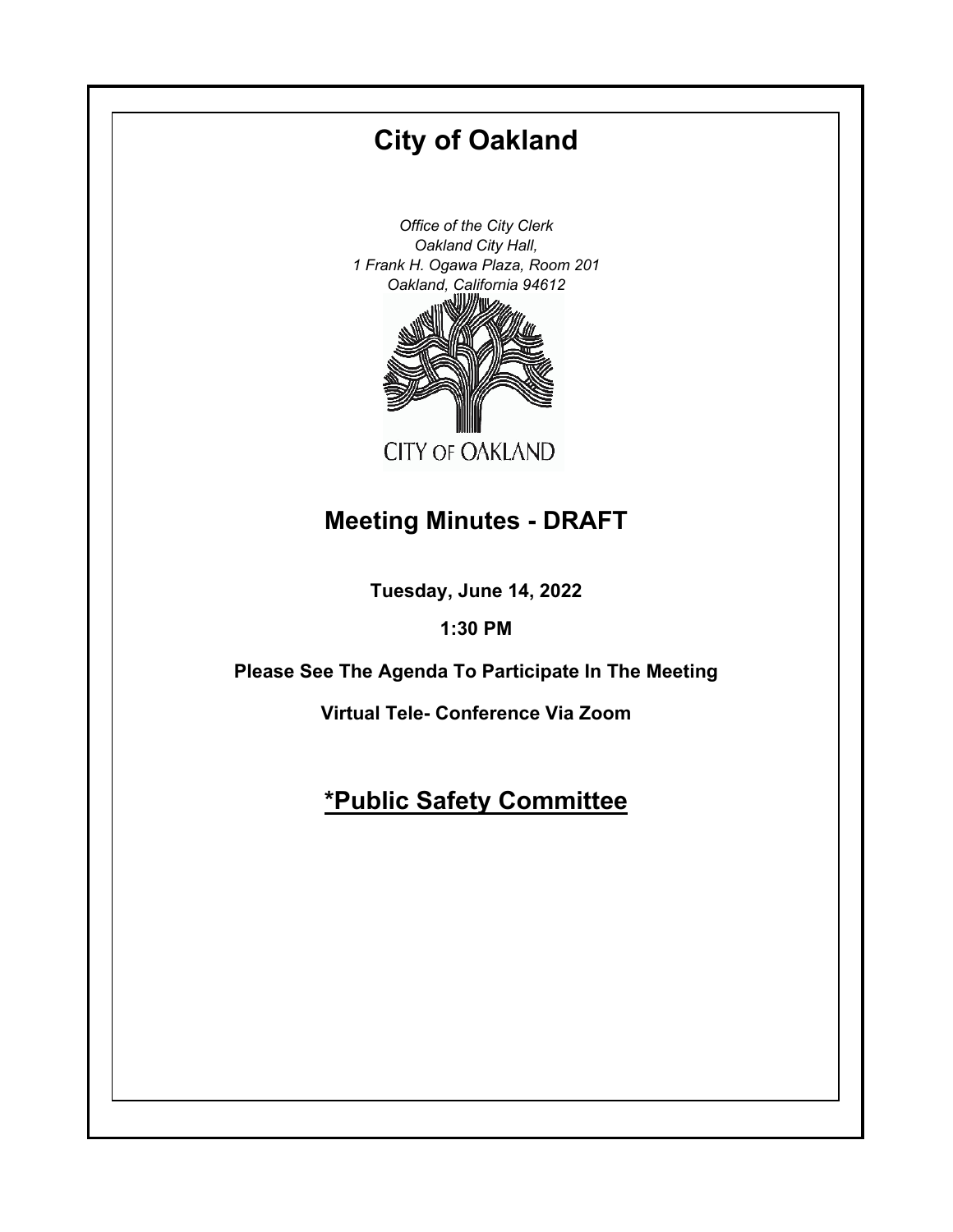**The Oakland City Council Public Safety Committee convened at 1:31 p.m. with Councilmember Fife presiding as Chairperson.**

## **COMMITTEE MEMBERSHIP:**

**Roll Call / Call To Order**

**Excused** 1 - Rebecca Kaplan

**Present** 3 - Treva Reid, Carroll Fife, and Noel Gallo

# **1 PUBLIC COMMENT: COMMENTS ON ALL ITEMS WILL BE TAKEN AT THIS TIME. COMMENTS FOR ITEMS NOT ON THE AGENDA WILL BE TAKEN DURING OPEN FORUM**

*3 speakers spoke during Public Comment*

**2** Approval Of The Draft Minutes From The Committee Meeting Of April 12, 2022 [22-0462](http://oakland.legistar.com/gateway.aspx?m=l&id=/matter.aspx?key=33383)

#### *Attachments:* [View Report](http://oakland.legistar.com/gateway.aspx?M=F&ID=1b7f244b-b99b-4d07-95d6-a993e6e6bc87.pdf)

**A motion was made by Noel Gallo, seconded by Treva Reid, that this matter be Approved. The motion carried by the following vote:**

- **Excused** 1 Kaplan
	- **Aye** 3 Reid Fife, Gallo

**NO VOTE** 0

**3** Determination Of Schedule Of Outstanding Committee Items

## [22-0463](http://oakland.legistar.com/gateway.aspx?m=l&id=/matter.aspx?key=33384)

**Attachments: [View Report](http://oakland.legistar.com/gateway.aspx?M=F&ID=7a1e6f40-a87a-43bf-85f3-295b8d2386e5.pdf)** 

[View Supplemental Report - 6/9/2022](http://oakland.legistar.com/gateway.aspx?M=F&ID=7f3e28ae-1a2b-4ea7-962f-04d870858c86.pdf)

*The Committee approved as amended to do the following;* 

*Under Bi-Monthly, Quarterly Reports and Bi-Annual Report: Item 1; Negotiated Settlement Agreement will now be Quarterly written Informational reports.*

**A motion was made by Noel Gallo, seconded by Treva Reid, that this matter be Approved as Amended. The motion carried by the following vote:**

- **Excused** 1 Kaplan
	- **Aye** 3 Reid Fife, Gallo

**NO VOTE** 0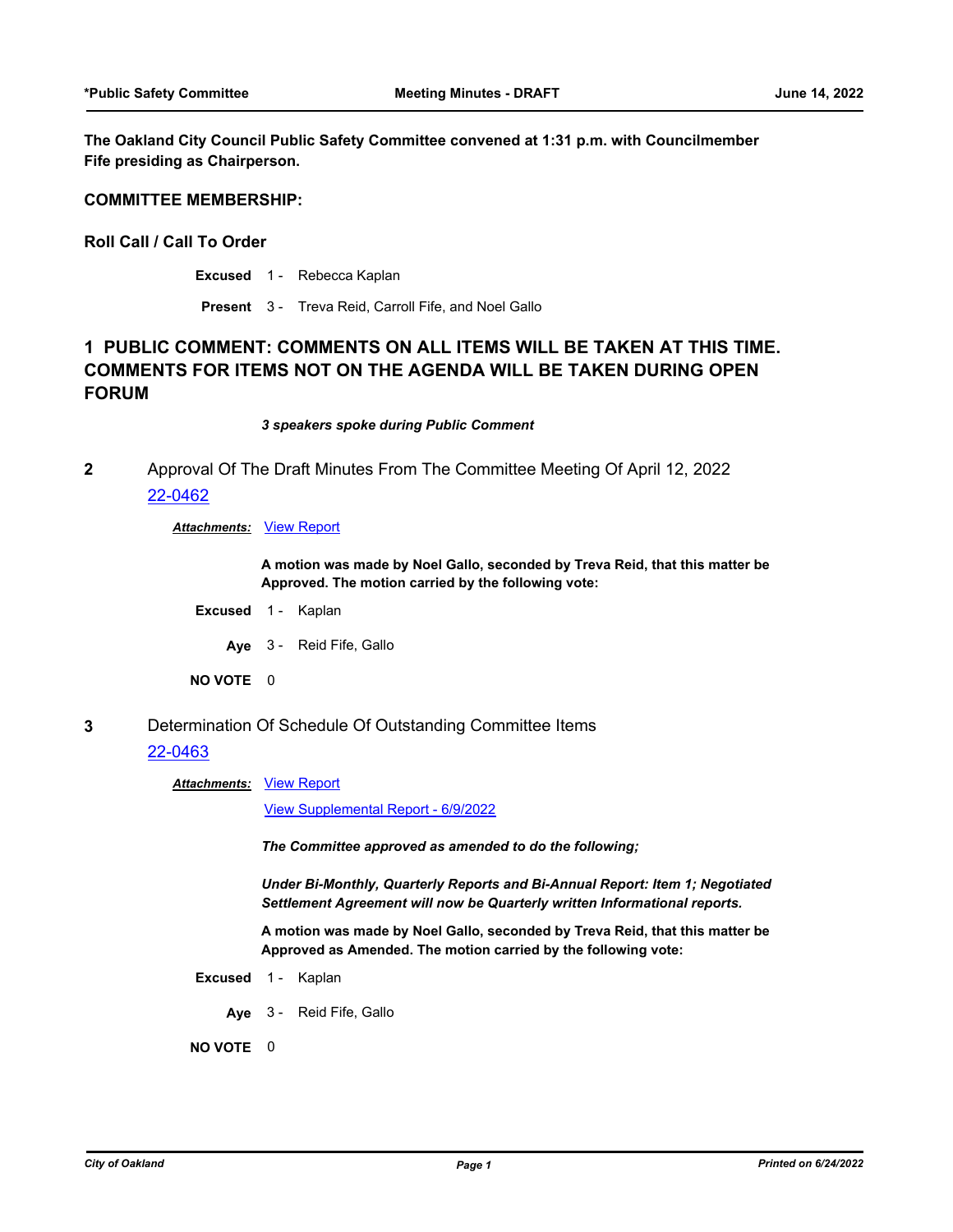**4** Subject: Negotiated Settlement Agreement (NSA) Bi-Monthly Update From: The Public Safety Committee Recommendation: Receive An Informational Report On The Progress Of The Oakland Police Department's Compliance With The Negotiated Settlement Agreement (NSA) [20-0077](http://oakland.legistar.com/gateway.aspx?m=l&id=/matter.aspx?key=31065)

**Attachments: [View Report](http://oakland.legistar.com/gateway.aspx?M=F&ID=403fec50-3f83-4527-b4d1-52102a454aac.pdf)** 

[View Attachment A](http://oakland.legistar.com/gateway.aspx?M=F&ID=1d859172-9794-473f-81b1-d5a9fe45bb21.pdf)

**A motion was made by Treva Reid, seconded by Noel Gallo, that this matter be Received and Filed. The motion carried by the following vote:**

**Excused** 1 - Kaplan

**Aye** 3 - Reid Fife, Gallo

**NO VOTE** 0

**5** Subject: Department Of Violence Prevention Services Funding Recommendations From: Department Of Violence Prevention

Recommendation: Adopt A Resolution Authorizing The City Administrator To Execute Grant Agreements With Non-Profits And Public Agencies To Provide Violence Prevention And Intervention Services In Accordance With The 2014 Oakland Public Safety And Services Violence Prevention Act For The Period July 1, 2022 To June 30, 2023 In A Total Amount Not To Exceed Nineteen Million Three Hundred And Fifty Thousand Dollars (\$19,350,000), With A One-Year And Six-Month Option To Renew Through December 31, 2024, Pending Council Approval And Available Funds [22-0432](http://oakland.legistar.com/gateway.aspx?m=l&id=/matter.aspx?key=33353)

#### **Attachments: [View Report](http://oakland.legistar.com/gateway.aspx?M=F&ID=fcb36ef4-aa02-4b4b-b3d6-177cfb450f0d.pdf)**

- [View Attachment A](http://oakland.legistar.com/gateway.aspx?M=F&ID=89294289-2d48-4718-b5ae-75160dc81571.pdf)
- **[View Attachment B](http://oakland.legistar.com/gateway.aspx?M=F&ID=253a77a6-9637-4c7d-b173-e144c94fe590.pdf)**
- **[View Attachment C](http://oakland.legistar.com/gateway.aspx?M=F&ID=f4f73e58-c3da-4d6c-8db0-eba81933f558.pdf)**
- **[View Attachment D](http://oakland.legistar.com/gateway.aspx?M=F&ID=2ba78b1c-bdc6-4140-b0cf-ffc8cdb2092a.pdf)**

[View Attachment D](http://oakland.legistar.com/gateway.aspx?M=F&ID=0f8b8d26-2f47-4312-a0bf-ec7a8cd2dde7.pdf)

[View Legislation](http://oakland.legistar.com/gateway.aspx?M=F&ID=f64658f7-693a-4500-acdc-9e3861830fa8.pdf)

*The Committee approved the recommendation of staff and requested the item be forwarded to the June 21, 2022 Special City Council Agenda on Consent*

**A motion was made by Noel Gallo, seconded by Treva Reid, that this matter be Approved the Recommendation of Staff, and Forward to go before the Special Concurrent Meeting of the Oakland Redevelopment Successor Agency/City Council, to be heard 6/21/2022. The motion carried by the following vote:**

- **Excused** 1 Kaplan
	- **Aye** 3 Reid Fife, Gallo
- **NO VOTE** 0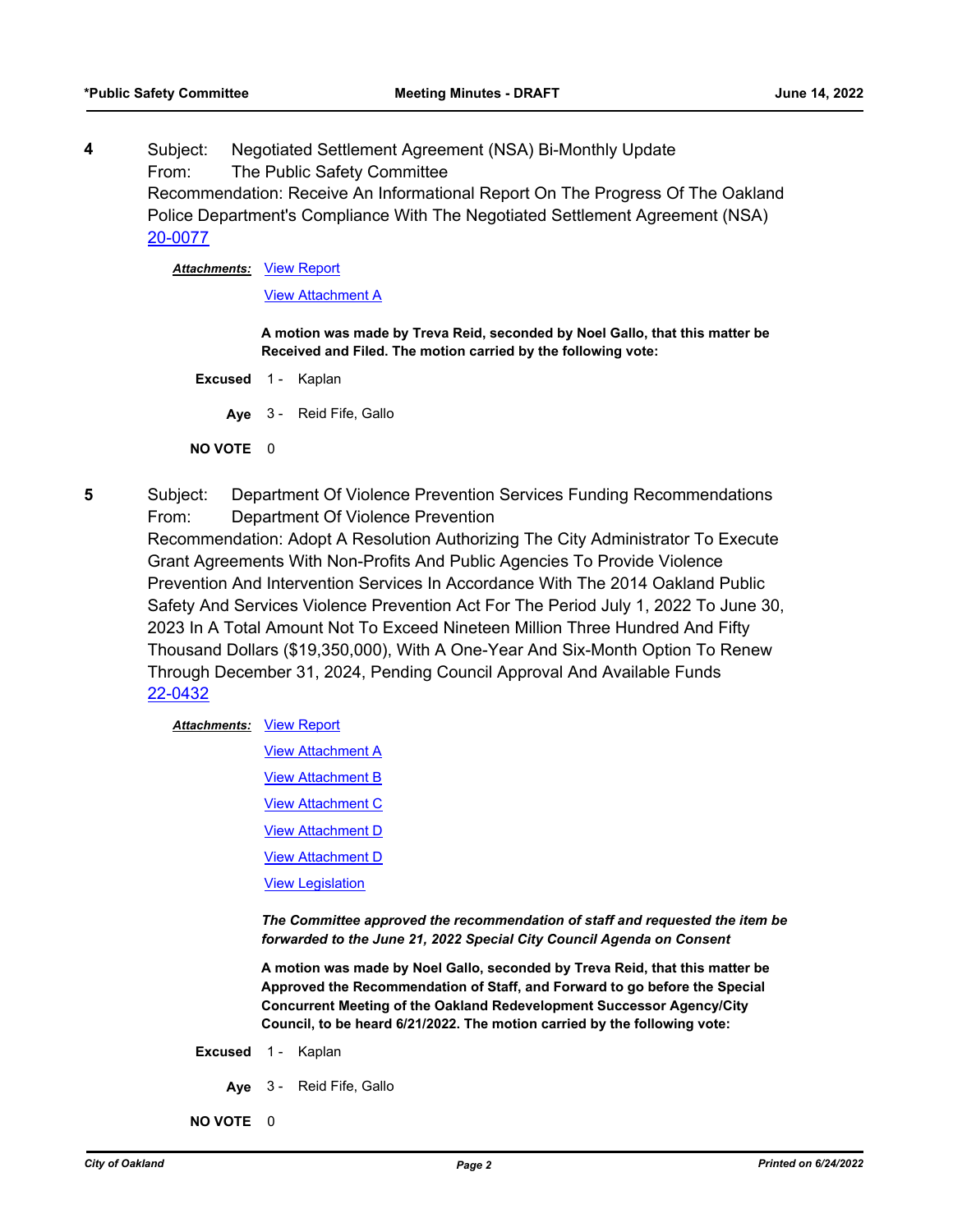**6** Subject: Report On The "Zero Bail" Emergency Bail Schedule From: Councilmember Fife Recommendation: Receive An Informational Report From The Oakland Police Department (OPD) On The Impact Of The Alameda County Superior Court's "Zero Bail" Emergency Bail Schedule On Violent Crimes In Oakland, Including A Breakdown Of Which Crimes Are Captured In The Schedule, Specific Comparative Data That Shows Whether And How Zero Bail Effects Violent Crimes In Oakland, Especially In Comparison To Those Released With Bail [22-0292](http://oakland.legistar.com/gateway.aspx?m=l&id=/matter.aspx?key=33213)

### **Attachments: [View Report](http://oakland.legistar.com/gateway.aspx?M=F&ID=30d54de3-35e1-42c4-9910-4e9efed0008b.pdf)**

[View Report Attachment A](http://oakland.legistar.com/gateway.aspx?M=F&ID=a543b629-5abf-47df-9aef-345ac69158e2.pdf)

**A motion was made by Noel Gallo, seconded by Treva Reid, that this matter be Received and Filed. The motion carried by the following vote:**

- **Excused** 1 Kaplan
	- **Aye** 3 Reid Fife, Gallo

**NO VOTE** 0

**7** Subject: Action Plan Regarding Recruitment, Hiring And Retention Plans And **Strategies** 

From: Councilmembers Gallo, Council President Bas And Pro Tem Pore Thao Recommendation: Receive An Informational Report With Detailed Recommendations For An Action Plan From The City Administrator And The Oakland Police Chief Regarding Recruitment, Hiring And Retention Plans And Strategies To Recruit Police Officers, As Well As Data On Attrition For The Past Ten Years Including Demographics, Tenure And Specific Reasons For Leaving; Costs Of Academies; And Costs Of Pre-Academies. For Officers Who Cite "Lack Of Confidence In OPD Leadership" Provide Specific Reason For Leaving, Including Discipline By OPD/Chief Or CPRA. All To Protect The Citizens Of Oakland Prior To Engaging Additional Consultants And Making Financial Commitments

## [21-0949](http://oakland.legistar.com/gateway.aspx?m=l&id=/matter.aspx?key=32873)

#### **Attachments: [View Report](http://oakland.legistar.com/gateway.aspx?M=F&ID=24bc8c30-db65-4324-96e0-4110ff597234.pdf)**

[View Report Attachment A](http://oakland.legistar.com/gateway.aspx?M=F&ID=a1adca88-c67a-4821-8e7e-54870033a460.pdf)

[View Report Attachment B](http://oakland.legistar.com/gateway.aspx?M=F&ID=6fbfc41c-257b-48f6-b171-6c8152c18196.pdf)

[View Supplemental Report - 4/28/2022](http://oakland.legistar.com/gateway.aspx?M=F&ID=c078db59-8ca9-40e3-ac0a-4d98f762f6c7.pdf)

**A motion was made by Noel Gallo, seconded by Treva Reid, that this matter be Received and Filed. The motion carried by the following vote:**

- **Excused** 1 Kaplan
	- **Aye** 3 Reid Fife, Gallo
- **NO VOTE** 0